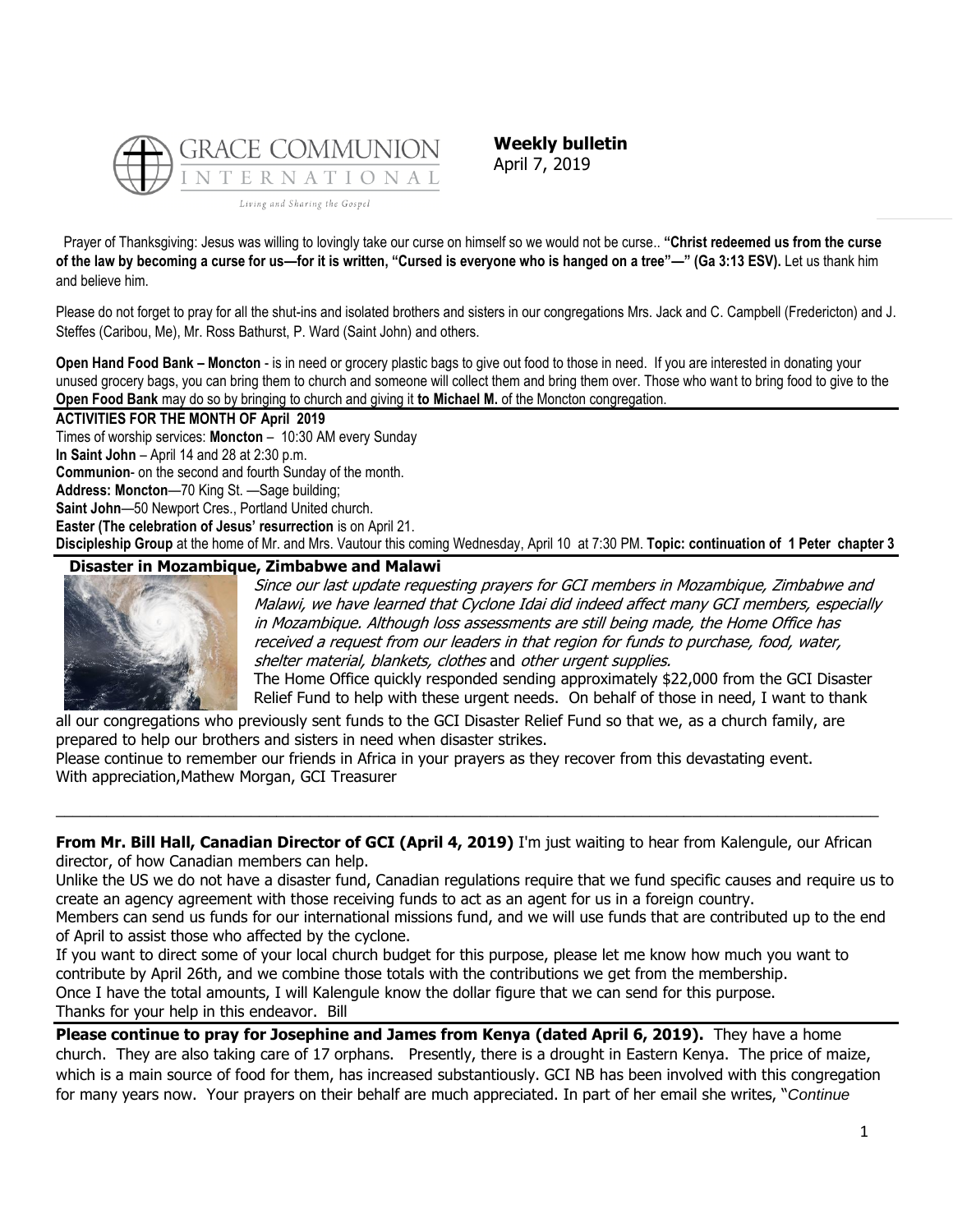*praying for us for due to drought of some few months the price of maize went high which will cost us much. God bless you abundantly, In Christ service, Sister Josephine and James."*

**Please pray for people in our own New Brunswick communities** that more will come to saving faith in Christ as the response to God's calling on their life.

**Monthly GCI prayer guide** is now posted in featured articles on our [www.worshiphim.ca](http://www.worshiphim.ca/) website.

# **Old Testament Laws: Hebrews and the Change of Covenants (from [https://www.gci.org/articles/hebrews-and-the-change-of-covenants/\)](https://www.gci.org/articles/hebrews-and-the-change-of-covenants/)**

The book of Hebrews also has much to say about the covenants. Again, we will go through the relevant passages verse by verse to make sure that we are not lifting verses out of context. We want to see the thought-flow of this section in Hebrews.

Let's start in chapter 7, verse 11. The author has just explained that Jesus Christ has been appointed as a priest "after the order of Melchizedek." Although that is an interesting story in itself, we will skip it and get right to the point: **"If perfection could have been attained through the Levitical priesthood (for on the basis of it the law was given to the people), why was there still need for another priest to come — one in the order of Melchizedek, not in the order of Aaron?" (verse 11).** In other words, the appointment of Christ as high priest proves that the old priests were not enough.

Note in the middle of verse 11 that the law was given on the basis of the priesthood. The law was designed with the Levitical priesthood in mind — the law and the priesthood went together. But neither the law nor the priests could bring people to perfection. That is why the Scriptures spoke of another priesthood.

# **A change in the law**

The descendants of Aaron would be replaced by a better priesthood and a better priest — and that has enormous consequences: **"For when there is a change of the priesthood, there must also be a change of the law" (verse 12).** What law is changed? The law that said only Levites could be priests. Which law said that? The old covenant. This will become more clear later in this chapter, and in the next few chapters. But first, the author wants to make certain basic facts clear. **"He of whom these things are said belonged to a different tribe" (verse 13**). We are speaking about Jesus, of whom it is said that he is a priest after the order of Melchizedek — but Jesus was not a Levite. He belonged to the tribe of Judah, and no one from that tribe was ever a priest, and Moses did not authorize anyone from Judah to be a priest (verse 14).

"And what we have said" — that is, that the law has been changed — "is even more clear if another priest like Melchizedek **appears, one who has become a priest not on the basis of a regulation as to his ancestry but on the basis of the power of an indestructible life" (verses 15-16).** Jesus was appointed as priest not by a law that focused on genealogy, but because he lives forever at God's right hand. From this fact alone, we can see that the Law of Moses is no longer in force.

**"The former regulation is set aside because it was weak and useless (for the law made nothing perfect), and a better hope is introduced, by which we draw near to God" (verses 18-19).** The law that restricted the priesthood to Levites was ineffective.

How much was "set aside"? Certainly, it was the regulation restricting the priesthood to Levites. But no one expected that restriction to produce perfection, anyway. There is more involved than just one regulation. It is "the law" as a whole that is under discussion here. The Law of Moses did not have the power to make anyone perfect. The best that the old covenant could offer was not good enough. Instead of the law, we are given a better hope, and since we have something better than the law, we are now able to draw near to God in a way that was not possible under the Law of Moses.

## **Guaranteed by an oath**

The author then uses a detail from Psalm 110 to emphasize the importance of Jesus' appointment as priest. **God himself makes an oath to appoint Jesus as high priest (verse 20)**. The descendants of Aaron became priests without any oath, but Jesus became priest by a special oath.

The old covenant was given by God, but here is a new word from God — not just an oath, but also a promise of permanence: **"The Lord**  has sworn and will not change his mind: 'You are a priest forever'" (verse 21). The old priesthood is obsolete. The old regulation, the old law, was set aside. A new and better hope is given to bring people to a perfection that the law could not give.

**"Because of this oath, Jesus has become the guarantee of a better covenant" (verse 22).** Here the word *covenant* is used for the first time in this letter. It will be picked up again in the next three chapters for more detailed comment, but even here it is implied to be a replacement for the inferior, ineffective Law of Moses. The discussion is not just about a minor priestly regulation but an entire covenant, which includes many laws. The author then contrasts the mortality of the Levitical priests with the immortality of Jesus Christ: **"Now there have been many of those priests, since death prevented them from continuing in office; but because Jesus lives forever, he has a permanent priesthood" (verses 23-24**). So the fact that there were many Levitical priests is an illustration of their weakness, not of their effectiveness. The long genealogy that validated them also testified to the weakness of the entire system. Each high priest held office only temporarily, and the entire priesthood itself was temporary.

In contrast, because Jesus lives forever, he will forever continue to be our High Priest, because his priesthood is effective in bringing us to perfection: **"Therefore he is able to save completely those who come to God through him, because he always lives to intercede for them" (verse 25).**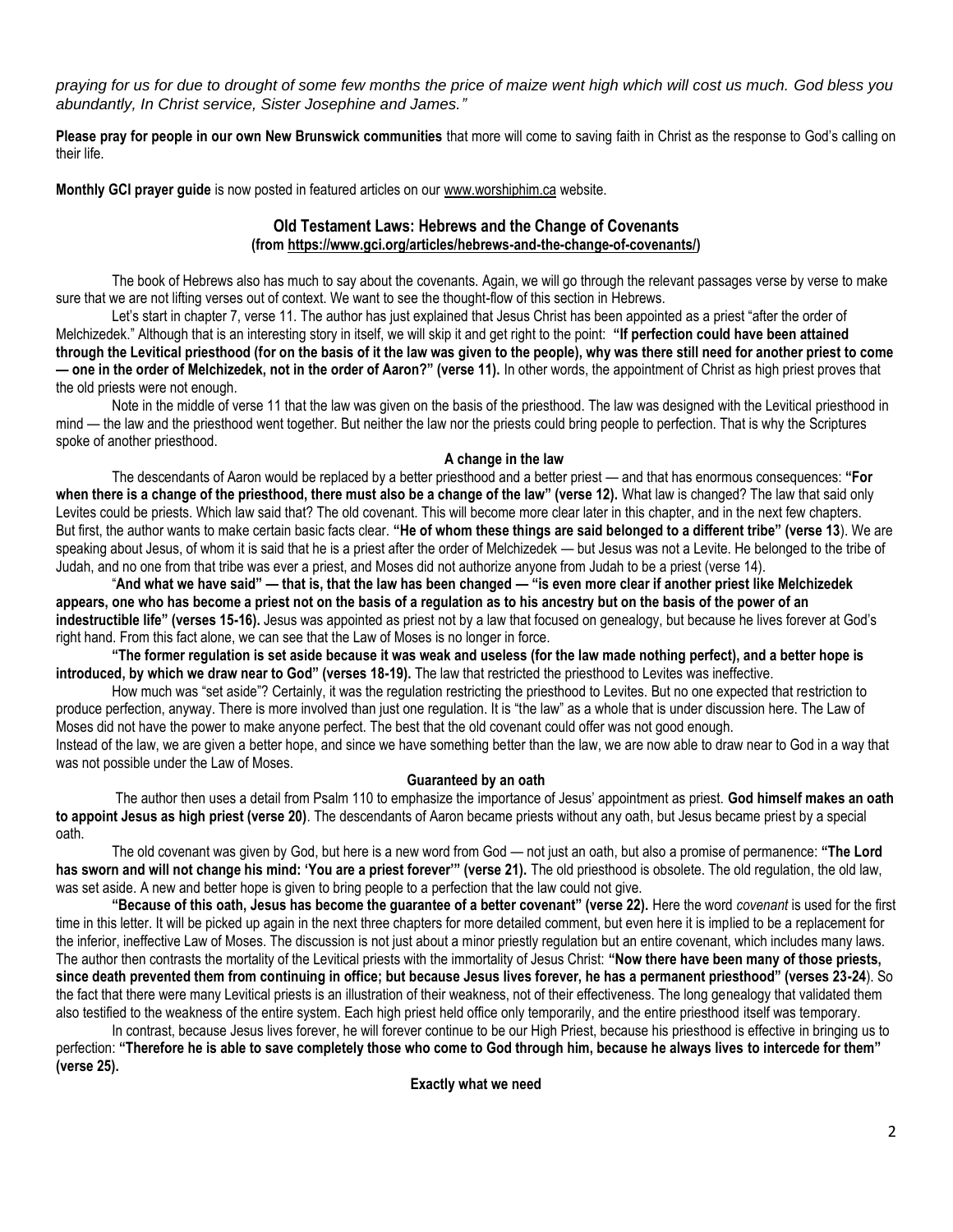Jesus is exactly what we need. He was human, so he knows our needs **(2:14-18**), and he is now in heaven, in power, so he can effectively intercede for us. We can therefore be confident that we can approach God through him **(4:14-16).** He gives us access to God in a way that the Levitical priests could only symbolize.

When we have Jesus, we do not need the old covenant. The practices commanded in the old covenant (circumcision, various rituals and worship days) have no spiritual merit for the Christian. All we need is Jesus.

**"Such a high priest meets our need — one who is holy, blameless, pure, set apart from sinners, exalted above the heavens. Unlike the other high priests, he does not need to offer sacrifices day after day, first for his own sins, and then for the sins of the people. He sacrificed for their sins once for all when he offered himself" (7:26-27).**

The Old Testament priests had to make sin sacrifices every day, showing that the final solution had not yet arrived. But Jesus was so effective that once was enough. His work did not have to be repeated. The Levitical priests had to offer sacrifices for their own sins, but Jesus did not, because he had no sin. When he offered himself, it was not for himself, but for everyone else. He was the kind of sacrifice we really needed without blemish, fit even for the holiest place in heaven.

The old covenant appointed imperfect men as priests (**7:28**), but God promised to appoint another priest, a permanent priest — which implies someone who is perfect in himself and perfect in his work **[\(Psalm 110:4\)](https://biblia.com/bible/niv/Ps%20110.4).**

# **Hebrews 8: the superior ministry of Jesus**

**"The point of what we are saying is this," the letter says (8:1**), drawing attention to its main point. After seven chapters, here is what we should have firmly in mind: "**We do have such a high priest."** What humans need, what God has promised, has finally come. We have the priest who is able to save us completely. We need to focus our thoughts on him, hold fast to him and have confidence in him.

He is our priest not only because he lives forever, but because he has been exalted to a position of royal and spiritual power: He "**sat down at the right hand of the throne of the Majesty in heaven, and … serves in the sanctuary, the true tabernacle set up by the Lord, not by man" (verses 1-2).** What earthly tabernacles and priests could only picture, Jesus Christ is. He is the reality forever, not a temporary imitation. The author has capped off seven chapters with a simple summary: Jesus is our high priest. What then? The letter begins to move forward from this by discussing the work of a priest. "**Every high priest is appointed to offer both gifts and sacrifices, and so it was necessary for this one also to have something to offer" (verse 3)**. What did Jesus offer? The author has already told us in 7:27, and he will develop it more fully in chapter 9, but here he mentions it only briefly. First, he wants to set the scene for chapter 9 by discussing the tabernacle.

If Jesus were on earth, he observes, "**he would not be a priest, for there are already men who offer the gifts prescribed by the law" (verse 4).** The earthly rituals were being taken care of. The temple work was being done by Levitical priests, as the law required. That is not where Jesus is doing his work. But the earthly temple does teach us something about the priestly work of Jesus.

## **The earthy imitation**

The tabernacle of Moses, and later the temple, was **"a copy and shadow of what is in heaven."** It is therefore important, and "**this is why Moses was warned when he was about to build the tabernacle: 'See to it that you make everything according to the pattern shown you on the mountain'" (verse 5).** The author is quoting [Exodus 25:40](https://biblia.com/bible/niv/Exod%2025.40) to show that the earthly tabernacle was a copy, not the real thing. The Levitical priests served at a copy, and the rituals they performed were copies, not the spiritual realities.

"**But the ministry Jesus has received is as superior to theirs as the covenant of which he is mediator is superior to the old one, and it is founded on better promises" (verse 6).** Just as the heavenly sanctuary is better than the earthly one, so also is Jesus' priestly ministry much better than the Levitical ministry, and so also is the new covenant much better than the old.

How much better? The tabernacle was merely a copy, a cheap imitation, in comparison to the heavenly reality. In the same way, the Levitical priesthood, although divinely ordained, was merely an imitation of a heavenly reality fulfilled by Jesus Christ.

How exact is the copy? The Levitical rituals came in great variety: water rituals, grain rituals, special clothing, hand motions, killing of animals and releasing of animals. All these rituals were fulfilled by and superseded by the work of Jesus Christ.

We do not see exact correspondence for every detail, nor do we need to. We cannot insist that the spiritual is just like the physical. We do not expect that the heavenly sanctuary has wool and linen curtains, bronze basins, acacia framing and red ram skins. Indeed, it does not need curtains, frames and skins at all. Those are merely physical things, part of the imitation of a spiritual reality.

# **A superior priesthood**

Jesus' priestly work is much better than the old priesthood — in quality, not quantity. The work he did *once* was better than millions of rituals done by Levites. Christ's work was so much superior that it did not have to be repeated. It was a different kind of priesthood. We should expect major differences between spiritual realities and earthly copies.

In the same way, we should expect the new covenant to be different in quality from the obsolete covenant. Just as every ritual has been superseded, so also is every detail of the law. In some cases we can see how the new covenant modifies or clarifies an old law, but in other cases we see laws disappear without any particular replacement.

The new is better than the old, as far as heaven is from earth. The old covenant promised a long life in the land of Israel; the new covenant promises eternal life with God. It is a very different kind of covenant.

## **Predicted in the Scriptures**

The author of Hebrews likes to show that the Old Testament Scriptures contain hints of the dramatic change brought by Christ. There are hints of a "rest" to come, hints of a priesthood to come, hints of a spiritual reality that supersedes the rituals.

Now he shows that a change in covenants was also predicted. **"For if there had been nothing wrong with that first covenant, no place would have been sought for another" (verse 7).** The fact that a new covenant was predicted implied that something was wrong with the Sinai covenant.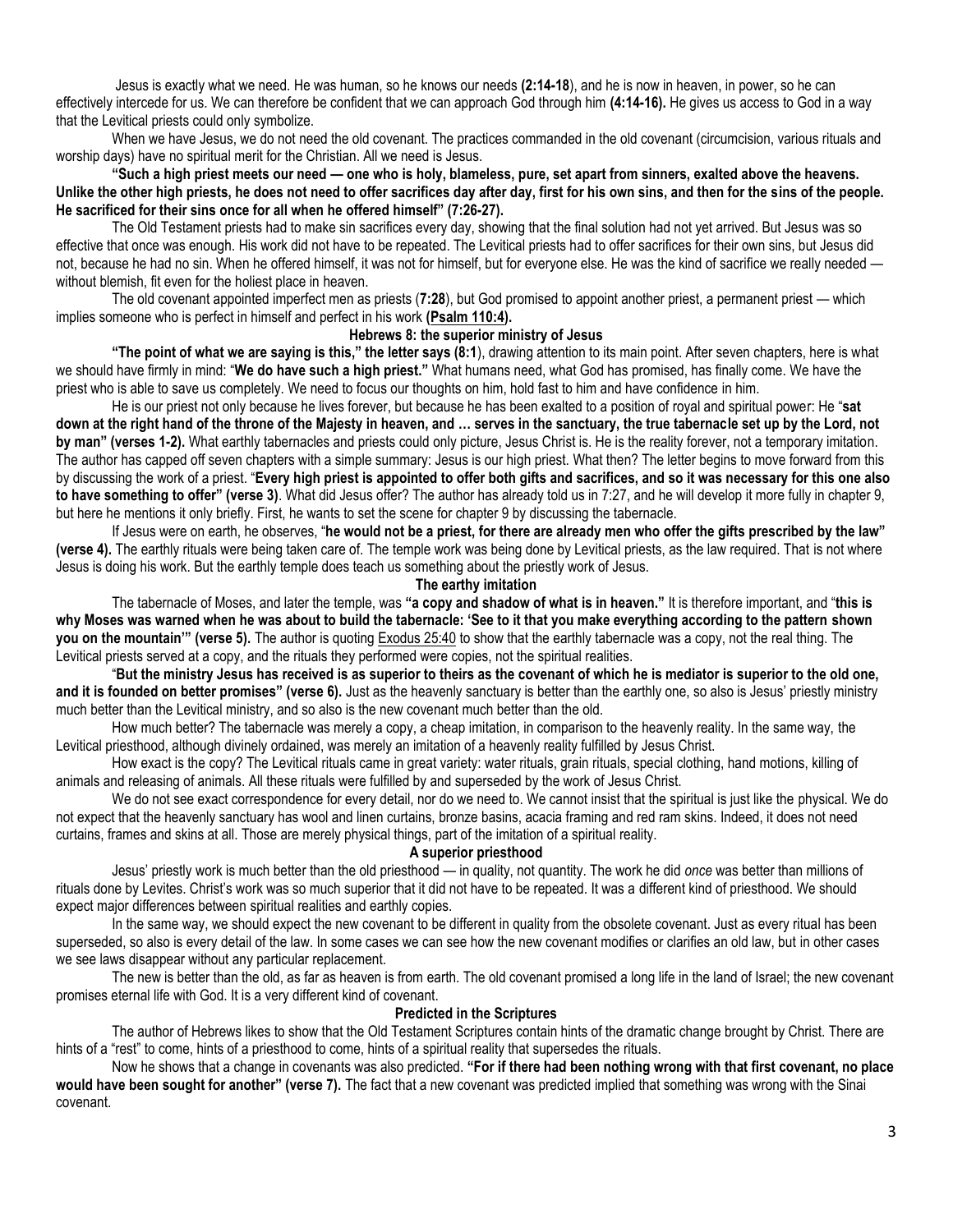**"God found fault with the people" (verse 8),** but it is also correct to say that there was something wrong with the covenant, as verse 7 implies. The author has already said that the old covenant could not make anyone perfect **(7:11, 19**). It could point toward perfection, but it could not bring it. Many Jews thought it was good enough, but it was not, and that is why God predicted a new covenant:

"**The time is coming, declares the Lord, when I will make a new covenant with the house of Israel and with the house of Judah" (8:8).** This is quoted from [Jeremiah 31:31](https://biblia.com/bible/niv/Jer%2031.31)**,** which is one of many prophecies of a new relationship between God and humans. The prophets described it as a new spirit, a new heart, a covenant of peace, an everlasting covenant. This covenant would be made with Israelites, but would also be open to Gentiles.

## **Different in quality**

The new covenant, God says, **"will not be like the covenant I made with their forefathers when I took them by the hand to lead them out of Egypt, because they did not remain faithful to my covenant, and I turned away from them, declares the Lord" ([Hebrews 8:9](https://biblia.com/bible/niv/Heb%208.9)**). Because the Israelites broke the old covenant, the new covenant will be different.

**"This is the covenant I will make with the house of Israel after that time, declares the Lord. I will put my laws in their minds and write them on their hearts. I will be their God, and they will be my people" (verse 10).** The Israelites had some of God's laws in their minds, and they often wanted to obey them. But this prophecy implies that the new covenant will have a different level of internalization. The relationship will be characterized by attitude, not rituals.

"**No longer will a man teach his neighbor, or a man his brother, saying, 'Know the Lord,' because they will all know me, from the**  least of them to the greatest" (verse 11). All humans will have equal access to God; no longer will one tribe have special status. Jeremiah's prophecy does not spell out all the details, but the hint is here of a very different covenant.

**"For I will forgive their wickedness and will remember their sins no more" (verse 12).** The covenant does not predict perfect people — it predicts perfect forgiveness, a forgiveness available to everyone based on God's grace, without any priests or rituals.

This prophecy implied that the old covenant was ineffective and soon to be replaced. **"By calling this covenant 'new,' he has made the first one obsolete; and what is obsolete and aging will soon disappear" (verse 13).**

Even in Jeremiah's day, the old covenant's days were numbered. Israel's history had already shown that this covenant could not bring the people toward perfection. God's plan required a new covenant, a covenant of forgiveness, a more spiritual covenant, a covenant with a perfect priest, who made a perfect offering for all sin. That is the subject of Hebrews 9.

# **Hebrews 9: the superior sacrifice of Jesus**

Hebrews 9 begins by describing the old covenant ritual: "**The first covenant had regulations for worship and also an earthly sanctuary" (verse 1)**. The author does not write about the covenants made with Noah or Abraham, even though they came first. Rather, by "first" he means the covenant made at Sinai, because it is the covenant replaced by Jesus' new covenant. The Sinai covenant had laws about how people could approach God.

"A tabernacle was set up. In its first room were the lampstand, the table and the consecrated bread; this was called the Holy Place" **(verse 2; se[e Exodus 25:23-40](https://biblia.com/bible/niv/Exod%2025.23-40)**). The author describes the tabernacle rather than the temple, perhaps because the tabernacle and its furnishings and rituals were familiar to all who read the Torah.

**"Behind the second curtain was a room called the Most Holy Place, which had the golden altar of incense and the gold-covered ark of the covenant" (9:2-4,** se[e Exodus 25:10-22;](https://biblia.com/bible/niv/Exod%2025.10-22) [30:1-6](https://biblia.com/bible/niv/Exodus%2030.1-6)). "**This ark contained the gold jar of manna, Aaron's staff that had budded, and the stone tablets of the covenant. Above the ark were the cherubim of the Glory, overshadowing the atonement cover. But we cannot discuss these things in detail now" (9:4-5;** for details see [Exodus 16:33-34;](https://biblia.com/bible/niv/Exod%2016.33-34) [25:18;](https://biblia.com/bible/niv/Exodus%2025.18) [Numbers 17:10;](https://biblia.com/bible/niv/Num%2017.10) [Deuteronomy 10:1-5\)](https://biblia.com/bible/niv/Deut%2010.1-5).

## **What the rituals could not do**

**"When everything had been arranged like this, the priests entered regularly into the outer room to carry on their ministry. But only the high priest entered the inner room, and that only once a year, and never without blood, which he offered for himself and for the sins the people had committed in ignorance" ([Hebrews 9:6-7\)](https://biblia.com/bible/niv/Heb%209.6-7).** The high priest entered the Most Holy Place only on the Day of Atonement. Before he entered, he sacrificed a bull for his own sins, and later, a goat for the people [\(Leviticus 16:1-17\)](https://biblia.com/bible/niv/Lev%2016.1-17).

What is the spiritual significance of this symbolism? "**The Holy Spirit was showing by this that the way into the Most Holy Place had not yet been disclosed" ([Hebrews 9:8\)](https://biblia.com/bible/niv/Heb%209.8).** In the tabernacle symbolism, God was *near* but *not accessible.* The symbolism hinted that there was a way to approach God, but that way was not yet revealed.

**"This is an illustration for the present time, indicating that the gifts and sacrifices being offered were not able to clear the conscience of the worshiper" (verse 9).** Despite the sacrifices, the people were unable to go to God's throne, unable to enter his presence. The rituals could not complete the work that they symbolized.

"**They are only a matter of food and drink and various ceremonial washings — external regulations applying until the time of the new order" (9:10).** Rituals are external actions, and they cannot change the heart. They do not cleanse the conscience. They were valid only until Christ came.

Our author does not list all the obsolete regulations. It was enough to mention the Levitical rituals. But we can follow the logic to see much more. Worship details no longer apply. External rituals like circumcision are no longer required. The entire covenant is obsolete.

**Christ's work in heaven**

Now, in contrast to the ritual works of the old covenant, we are told about the superior ministry of Christ: **"When Christ came as high priest of the good things that are already here, he went through the greater and more perfect tabernacle that is not man-made, that is to say, not a part of this creation" (9:11)**. The better blessings have already begun, the author reminds us. We already have forgiveness and direct access to God, because Christ went through the heavenly holy place.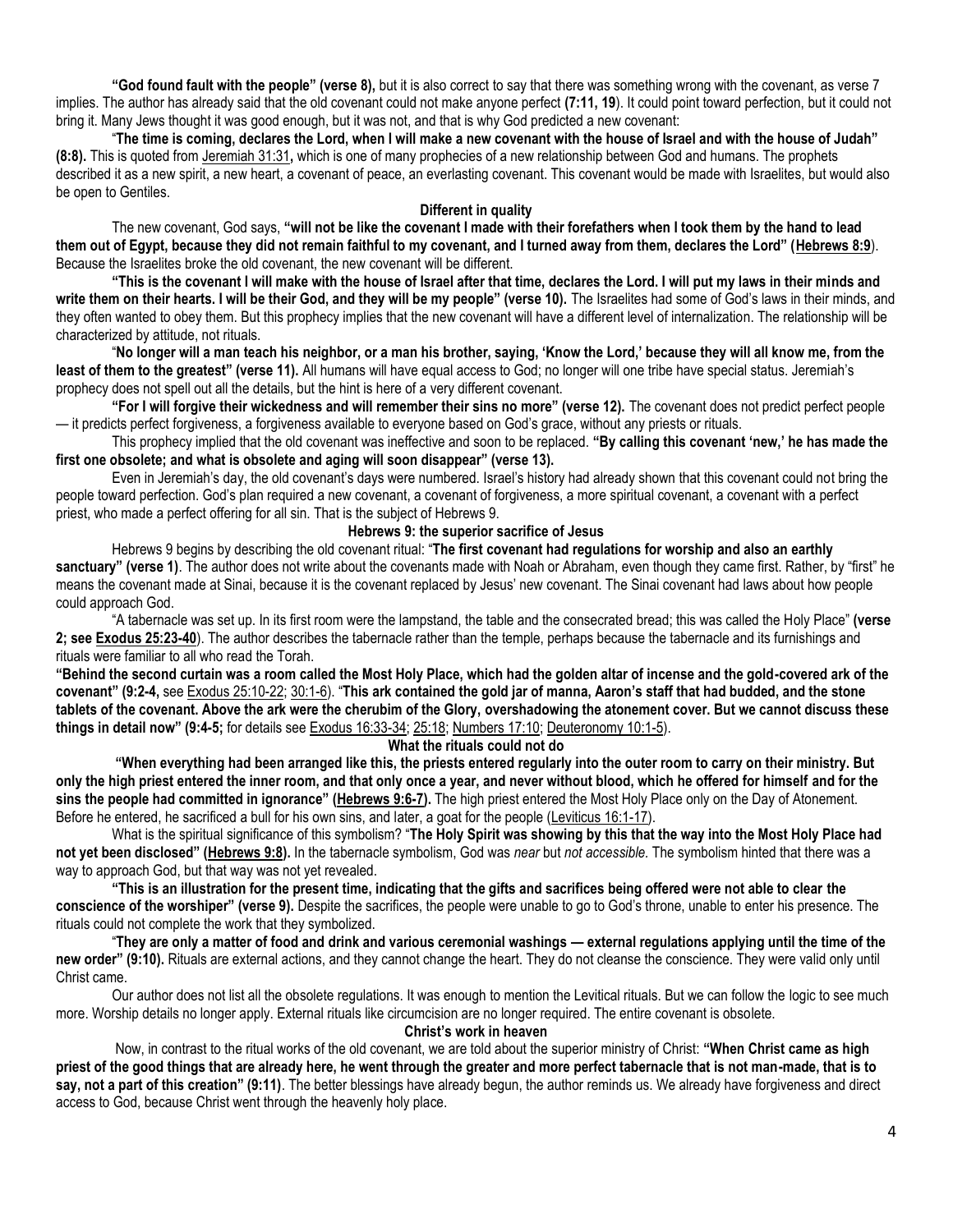Jesus Christ entered the reality, not the imitation, and he did it by a better sacrifice: **"He did not enter by means of the blood of goats and calves; but he entered the Most Holy Place once for all by his own blood, having obtained eternal redemption" (verse 12).** By dying for us, the Son of God was able to redeem us once for all. It was a perfect, sinless sacrifice, presented in the heavenly holy place, fully effective, never needing to be done again. This was a sharp contrast with the Levitical rituals, which were repeated continually yet never bringing the people any closer to God.

"**The blood of goats and bulls and the ashes of a heifer sprinkled on those who are ceremonially unclean sanctify them so that they are outwardly clean" (verse 13**; se[e Numbers 19:1-22\)](https://biblia.com/bible/niv/Num%2019.1-22). Here the author refers to the ashes of a heifer. Like the other rituals, it had obscure details that had nothing to do with a person's conscience.

Of course, Christ is much better than a heifer, and we should expect that his sacrifice achieves a much better kind of cleansing. "**How much more, then, will the blood of Christ, who through the eternal Spirit offered himself unblemished to God, cleanse our consciences from acts that lead to death, so that we may serve the living God!" ([Hebrews 9:14\)](https://biblia.com/bible/niv/Heb%209.14).**

He offered a perfect sacrifice, willingly, and through faith in him, this cleanses us on the inside and enables us to worship God. We can do what the high priest could only symbolize: we can approach God with total confidence. We have been washed and purified by the blood of Christ all sins are removed. If a burned-up heifer could ritually cleanse an Israelite, we can be sure that the sacrifice of Jesus is more than enough for us. Since Christ brings us complete forgiveness, he "**is the mediator of a new covenant" (verse 15).** He gives us a relationship with God on a completely new basis — not the old covenant, but the new. And the result is **"that those who are called may receive the promised eternal inheritance."**

This was achieved, the author reminds us, because **"he has died as a ransom to set them free from the sins committed under the**  first covenant." Under the first covenant, many external regulations defined sin. Christ set us free from that. The old covenant is no longer the standard of righteousness and sin. Christ forgives sin, but he *sets us free* from the rituals that were so important under the old covenant. We are not obligated to perform those rituals.

## **Covenant enacted by blood**

But this new covenant could come about only through a better sacrifice — something far superior to animals. The author begins by using an illustration from the legal customs of the day. He uses the example of a will, because the Greek word for *covenant* could also mean *will.* It was a contract that became effective only when someone died **(verses 16-17**).

The Sinai covenant also involved death — the death of animals (**verses 18-20**; [Exodus 24:5-8\)](https://biblia.com/bible/niv/Exod%2024.5-8). The Law of Moses required blood in its rituals of cleansing (**[Hebrews 9:21-22](https://biblia.com/bible/niv/Heb%209.21-22)**). Obviously, drops of blood do not make anything physically clean. What the Israelites needed was a spiritual cleansing — an elimination of spiritual defilement, imperfection, sin, guilt and anything that separated them from God. They needed forgiveness.

Physical blood cannot change spiritual realities, and animal sacrifices cannot eliminate sin (**[Hebrews 10:4\)](https://biblia.com/bible/niv/Heb%2010.4)**, but the old covenant nevertheless prescribed animal sacrifices for forgiveness (**[Hebrews 9:22\)](https://biblia.com/bible/niv/Heb%209.22)**. Just as the tabernacle itself pictured a heavenly reality, these animal sacrifices pictured a death that would be effective in removing sin. They did not do it — they only symbolized it.

The earthly tabernacle had to be ritually purified by animal sacrifices, but the heavenly holy place required a far better sacrifice **(verse 23)**. The spiritual barrier between God and humans required a spiritual sacrifice — someone with a perfect conscience, totally without sin. Jesus was not dealing with a physical, symbolic copy **(verse 24).** He was not working with external rituals. Rather, he was dealing with the real spiritual problem, and he did his work in heaven. It was a better place, and a better sacrifice.

Humans are both matter and spirit; Christ's work was both physical and spiritual. He became fully human, mortal and physical, in order to redeem humans. But his redemption had to be on the spiritual level as well: a conscience untainted by sin, a life willingly offered on behalf of others, a being worthy of entering heaven itself to intercede for humans. He offered himself, both body and spirit.

Jesus Christ now appears for us in heaven to help us (**verse 24**). He is the God-man who bridges the gap between God and humans. His work is fully effective — for all time. Once was enough, unlike the work of the Levitical priests, who had to repeat the same rituals over and over again (verse 25). By this the Holy Spirit was showing that their work was not effective. True cleansing was possible only through a better sacrifice, a better priest, a better covenant.

#### **The decisive sacrifice**

Jesus did not go to heaven to perform endless rituals. He is not copying the old covenant, because the old covenant had only temporary substitutes **(verse 25**). Jesus does not have to suffer forever to rescue us from sin **(verse 26**). He gave himself once, and that was enough. **"He has appeared once for all.**" When? "**At the end of the ages."** Why? "**To do away with sin by the sacrifice of himself" (verse 26).** Even 1,950 years ago, believers were living in the "end of the ages" — "in these last days" ([Hebrews 1:2\).](https://biblia.com/bible/niv/Heb%201.2) The old era was fading away; a new age had begun with Jesus Christ. The spiritual world was radically different. The sacrifice of all time had been given.

But the story is not yet done. Just as ordinary humans appear once, and then will appear again in the judgment, so also with Christ. **"Just as man is destined to die once, and after that to face judgment, so Christ was sacrificed once to take away the sins of many people; and he will appear a second time, not to bear sin, but to bring salvation to those who are waiting for him" ([Hebrews 9:27-28\)](https://biblia.com/bible/niv/Heb%209.27-28).**

Each person dies for his or her own sins, but Jesus died for others. Each person will face the judgment for his or her sins, but Jesus will be the judge. His death took away the sins of all who believe in him, and when he appears again, he will not be bringing their sins against them. Rather, he will be bringing eternal salvation for all who trust in him.

#### **Hebrews 10: the perfect results of Jesus**

Hebrews 10 concludes this section of the epistle by discussing the perfect *results* of Jesus' priestly work. Verse 1 begins with a conclusion: "**The law is only a shadow of the good things that are coming — not the realities themselves."** This conclusion follows chapter 9, which sketched the rituals of the Levitical high priest and stated that Jesus did far better, offering a perfect sacrifice (himself) in a perfect place (heaven).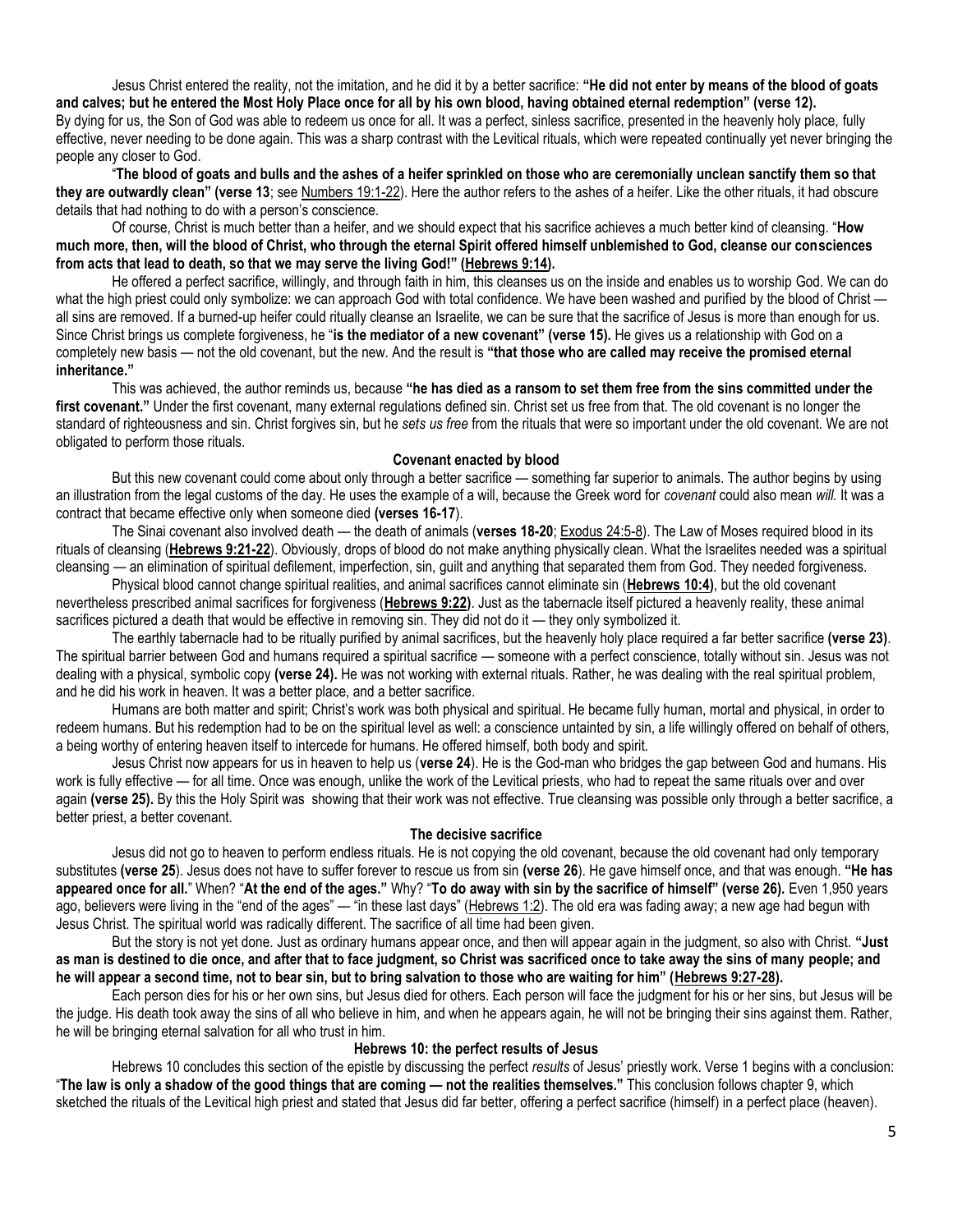The Levitical rituals had to be continually repeated, but Jesus' sacrifice was fully effective and therefore did not have to be done again. Just as the tabernacle was a copy of the true holy place in heaven **[\(Hebrews 8:5\)](https://biblia.com/bible/niv/Heb%208.5),** so also the rituals were copies or shadows of the real sacrifice of Jesus Christ. The tabernacle and its rituals (all included in the word "law") *represented* good things, but could not bring them about. The law talked about cleansing and forgiveness, but could not cleanse or forgive.

Are the "good things" already here, or are they yet future? The grammar in this verse could be understood in either way, but **[Hebrews 9:11](https://biblia.com/bible/niv/Heb%209.11)** makes it clear: Christ is the "**high priest of the good things that are already here."** Forgiveness and cleansing and relationship with God are already possible through Jesus Christ, and the old covenant is obsolete because the new covenant has already been established **[\(Hebrews 8:6\)](https://biblia.com/bible/niv/Heb%208.6).** There are better things yet to come **[\(Hebrews 9:28\)](https://biblia.com/bible/niv/Heb%209.28),** but the author's stress in chapter 10 is on things that Christ has already brought.

# **Law cannot finish the job**

The law is only a shadow, not the spiritual reality. **"For this reason it can never, by the same sacrifices repeated endlessly year after year, make perfect those who draw near to worship" ([Hebrews 10:1\)](https://biblia.com/bible/niv/Heb%2010.1).** No matter how many animals were killed, no matter how much water was used, the law could never achieve the forgiveness that the new covenant now offers.

The word "perfect" can create unrealistic ideas. Faith in Christ does not make people morally perfect. We still sin, and we still fall short of what we ought to be. The Greek word could also be translated as "complete," and this may be a better translation. We are completely forgiven by Christ, completely cleansed, and therefore perfectly qualified to worship God, perfectly able to have a relationship with him.

The context shows what the author has in mind: the removal of sin and a cleansed conscience, so we can approach God to worship him **(verses 1-2, 4).** The author views these as the same basic concept. The old covenant could picture forgiveness, but could not achieve it. If the law could qualify the people for worship, then there would be no more need for sacrifices. If the sacrifices could achieve what they pictured,

**"would they not have stoped being offered? For the worshipers would have been cleansed once for all, and would no longer have felt guilty for their sins" (verse 2).**

The logic is this: If the sacrifices completely prepared people for worship, then further sacrifices would not be needed. The people would no longer have a guilty conscience, and would not feel any need to offer sacrifices (at least not sin sacrifices).

The law was inadequate, and the author implies that the new covenant gives what the old could not: a cleansed conscience. Through faith in the effectiveness of Christ's sacrifice, we do not feel guilty. Rather, we feel forgiven, cleansed, and accepted by God. Rather than being excluded from the holy place, we are invited in.

The author then summarizes the argument against the old covenant system: The sacrifices, instead of cleansing the people, "**are an annual reminder of sins, because it is impossible for the blood of bulls and goats to take away sins" (verses 3-4).** A physical substance, such as blood, cannot remove a spiritual stain. The old covenant was designed to *picture* forgiveness, not to actually bring it.

The Old Testament saints were forgiven on the basis of faith and God's grace, not because they had paid a big enough price or earned it. Forgiveness was available, but it was not through the details of the old covenant. The sacrifices had a shadow of forgiveness — they spoke about forgiveness and they pictured forgiveness — but they were not the way that forgiveness actually comes.

#### **Christ is the answer**

The author begins verse 5 with the word **"therefore,"** meaning **"because of what I have just said."** In this case, we might paraphrase it like this: **"Because the old covenant could not bring forgiveness, Christ came into the world and said…"** and then follows a quote from the Greek version **o[f Psalm 40:6-8](https://biblia.com/bible/niv/Ps%2040.6-8)**: "**Sacrifice and offering you did not desire, but a body you prepared for me; with burnt offerings and sin offerings you were not pleased. Then I said, 'Here I am-it is written about me in the scroll — I have come to do your will, O God'" ([Hebrews](https://biblia.com/bible/niv/Heb%2010.5-7)  [10:5-7\)](https://biblia.com/bible/niv/Heb%2010.5-7).** In this psalm, our author has found one of several Old Testament passages that foreshadow the end of the sacrificial system. He rephrases the psalm to emphasize his point, and he begins by giving the label **"first"** to a point that he will come back to shortly: "**First he said, 'Sacrifices and offerings, burnt offerings and sin offerings you did not desire, nor were you pleased with them.'"**

And to make another point, he inserts an additional comment: "**although the law required them to be made" (verse 8).** The author is making a contrast between what the law required, and what God ultimately wanted. **[\(Jeremiah 7:22-23](https://biblia.com/bible/niv/Jer%207.22-23)** has a similar contrast.) God gave the law not as a permanent ideal, but as a temporary system that would prepare the way for the reality, which is Christ. The old covenant law was not the final word on what God wanted.

What did he want? Verse 9 says, **"Here I am, I have come to do your will."** God wanted the people to obey him — but only Christ did it perfectly. The early church apparently understood this psalm as a messianic psalm because Jesus fulfilled it in a way that no psalm-writer could. He did the will of God in a way that no one else did.

Then comes a powerful conclusion: "**He sets aside the first to establish the second" (verse 9).** What is the "first"? In the immediate context, it is sacrifices and offerings, but our writer has also used the word "first" five times to refer to the old covenant. The covenant with its sacrifices and rituals has been set aside.

And what has been established? The doing of God's will. The word **"establish"** was also used for covenants, and the word **"second"** was also used for the new covenant **(8:7).** Our author is making a literary parallel here, using Psalm 40 as a miniature picture of the change in covenants. Because the old covenant could not bring forgiveness, Christ said, Out with the old, and in with the new! The new covenant has been established by the obedience of Jesus Christ. He is the answer to the deficiency of the old covenant.

### **Made holy by Christ**

Verse 10 begins, "**And by that will…"** It is by God's choice, and by Christ's obedience, that "we have been made holy through the sacrifice of the body of Jesus Christ once for all. We have been made holy — this is another way of describing the results of the new covenant. Our sins are removed, our conscience is cleared, and we are made holy, so we can approach God to worship. How is it done? Through the sacrifice of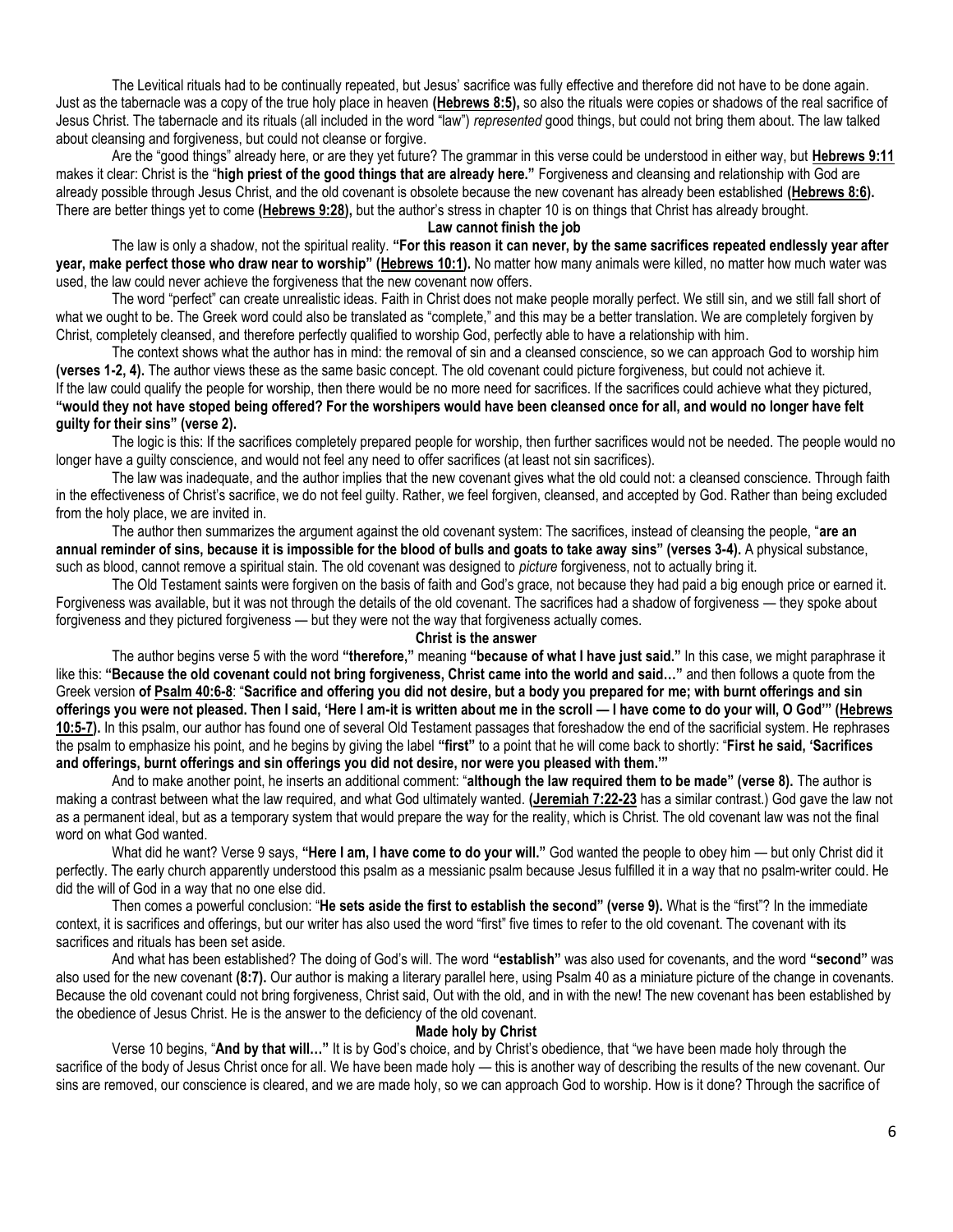Jesus Christ — a sacrifice that involved both his will and his body, both his mind and his flesh. Further, we do God's will when we accept this as our means of sanctification.

Jesus bridges the gap between heaven and earth, between spirit and matter, in a way that nothing else could. Only he could make an offering on earth that was acceptable in heaven. The flesh and blood of his body was no different than the flesh and blood of any other crucified man, but it was effective for our sanctification and our forgiveness because Jesus was perfectly obedient, because there was a perfect will in him.

Humans are both physical and spiritual, and we sin in the flesh and in the mind. The salvation Christ gives us redeems our bodies and our minds, sanctifying all of us for true worship of God. We are not saved by a purely physical sacrifice, nor by a purely spiritual one. A physical body had to be willingly given, because the spiritual sacrifice had to be expressed in the physical world. In Christ, we are assured that we have been completely redeemed. His will and his body were given for us, and it was fully effective, once for all time.

#### **Perfect forever**

Our acceptance by God does not depend on the performance of rituals (either ancient or modern) — it depends on what Christ has already done, and it is therefore guaranteed. This is contrasted with the ineffective work of the old covenant priests: **"Day after day every priest stands and performs his religious duties; again and again he offers the same sacrifices, which can never take away sins" (verse 11).** Was it an exercise in futility? No, it was a picture, a drama that was worth repeating until Christ fulfilled it.

**"But when this priest [Christ] had offered for all time one sacrifice for sins, he sat down at the right hand of God" (verse 12).** The Levitical priests stood while they worked; Christ is able to sit (figuratively speaking, of course) because his work is now done. There will be more work in the future **(verse 13),** but for now he rests, **"because by one sacrifice he has made perfect forever those who are being made holy" (verse 14).**

The work of sanctification is done **(verse 10),** and it is still being done **(verse 14).** Christ is still working in our lives, but the work is based on the sacrifice that was done once for all time. He has completely cleansed us, made us qualified to be in God's presence. That does not change. As evidence, he quote[s Jeremiah 31:33](https://biblia.com/bible/niv/Jer%2031.33) again, the prophecy of the new covenant: "**This is the covenant I will make with them after that time, says the Lord. I will put my laws in their hearts, and I will write them on their minds" ([Hebrews 10:16\)](https://biblia.com/bible/niv/Heb%2010.16).** This is the work now being done as we "are being made holy."

## **The grand finale**

Then our author skips down to the last part of [Jeremiah 31:34](https://biblia.com/bible/niv/Jer%2031.34): "Then he adds: **'Their sins and lawless acts I will remember no more'" [\(Hebrews 10:17\)](https://biblia.com/bible/niv/Heb%2010.17)**. And he draws this conclusion: **"And where these have been forgiven, there is no longer any sacrifice for sin" (verse 18).** This is the grand finale: Our sins are forgiven; there is no need for sin sacrifices. To us, this may seem a minor point, an anticlimax, something we take for granted. But to our author, this is a major point, the point he has been driving toward for four chapters. The sacrificial system is not needed any more. The old covenant has been set aside. It never was effective, and Christ has set us free from it.

Apparently the audience of Hebrews found the sacrificial system attractive. It was a God-given pattern of worship, and the people saw no reason to give it up. Even if God allowed other forms of worship, wouldn't it be better to stick to the original plan? Wouldn't this assure us that we were doing something that God likes?

No, our author is explaining. God does not necessarily like now what he commanded centuries ago. He didn't like it in Jeremiah's day, or when Psalm 40 was written. The law was good for a time, but its time is past.

## **Is the original plan better?**

In the early church, when Jewish people first believed in Jesus as the Messiah, many of them continued to participate in the temple rituals, either in person or through the offerings collected in the synagogues. At first this seemed harmless, and the people were allowed to continue their customs.

However, as time went on, it became clear that the rituals were a competitor to Christ. They were an enemy of faith. People were looking to the rituals for assurance, rather than to Christ. In their minds, their relationship with God was based partly on their participation in the rituals. They probably thought, Doesn't this make us more obedient, more pleasing to God? Even if the laws were optional, wouldn't it be better to continue them? And, aren't those who continue better than those who don't? The rituals could easily lead to judgmentalism.

So our author argues, chapter after chapter, that the rituals are obsolete imitations. This is not the better way — this is the inferior way. Rituals do not achieve anything. Our standing with God is based on what Christ has done, and he has set aside the old covenant. The old covenant was once the best system around, but now that Christ has come, Christ is far better, and the old covenant is inferior.

Throughout the book, Christ is compared to various aspects of the old covenant, and Christ is always better. Does our author want his people to participate in the sacrifices and rituals? Probably not. Does he command them to quit? No, not directly, but he probably wants them to come to that decision themselves.

What he commands them is to look to Jesus. Old covenant rituals are ineffective. They are shadows — copies. Jesus is the reality, and he is fully effective. There is no need for obsolete rituals. They are not a badge of better Christianity — they are an unnecessary burden that can block our view of Christ. It would be wrong to insist on old covenant practices.

## **Practical exhortations**

Hebrews is a practical book. After each chapter or so of doctrinal explanation, the author will put in a **"therefore,"** and point out how the believers should respond to the truth about Christ. At several points in the book, the author says, "Therefore, let us do such and such." At [Hebrews 10:19,](https://biblia.com/bible/niv/Heb%2010.19) after several chapters of doctrine, the author comes to an exhortation passage. This one is a climactic point in the book. It has five exhortations. Since the old covenant is done away, and since we are forgiven by Christ, what are we supposed to do?